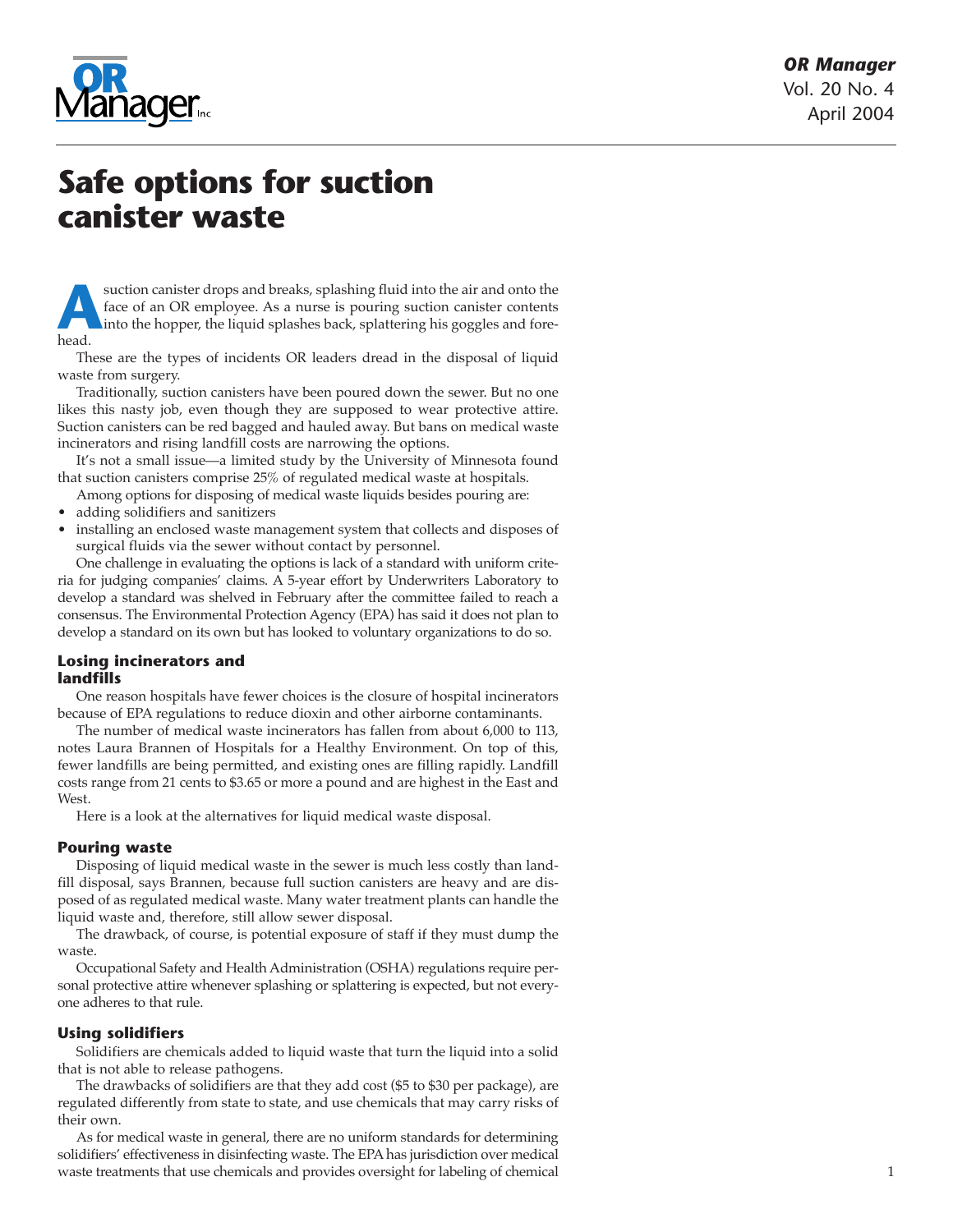

treatments, including solidifiers, but it does not test them (www.epa.gov/ compliance/civil/federal/fifra.html).

The new *Guidelines for Environmental Infection Control in HealthCare Facilities* from the Centers for Disease Control and Prevention, issued in 2003, say sanitary sewers may be used for safe disposal of blood and suctioned fluids, provided local sewage discharge requirements are met, and the state has said this is an acceptable disposal method (www.cdc. gov/ncidod/hip/default.htm).

A health care environmental expert, Hollie Shaner, RN, MSA, says, "Anyone who is thinking about solidifiers should carefully study the Material Safety Data Sheets (MSDS) to really understand what they are. And people need to be very specific in educating their staffs about how to use them." Shaner is president of CGH Enviromental Strategies, Inc, Newport, Vt (www.cghenvironmental. com).

She advises managers to look at the tradeoffs. Some solidifiers are powders that can aerosolize when the lid is unscrewed or the package is opened. Then "you solve the biological risk problem but you are creating a chemical risk" because the chemicals can be breathed in, Shaner says.

## **Solidifiers and the environment**

Wisconsin's medical waste coordinator, Barbara Derflinger, says solidifiers for liquid medical waste are not environmentally preferable for several reasons:

- A chemical is being added to the waste and discarded with it.
- ï Commonly, suction containers are not full. Either the solidifier is wasted because too much is added, or too little is added and the waste may not be disinfected.
- The containers are discarded, which is a waste of materials.
- The chemical, containers, and waste take up valuable space in landfills.
- Eventually, the liquid and solidifier chemicals either will contaminate the groundwater or will leach out and be treated in a wastewater treatment plant, possibly releasing the chemical to water supplies.

Over the long term, Derflinger believes solidifiers cost more than enclosed waste management systems because of the ongoing cost of chemicals, containers, and waste bags as well as labor and landfill fees.

Incineration of medical waste was banned in the Omaha area two years ago. As a result, the Nebraska Medical Center (NMC) in Omaha must pay to transport waste to a distant landfill and incinerator. Starting this year, the state requires hospitals to add solidifiers to liquid waste, which NMC estimates will add another \$50,000 a year.

## **Enclosed systems**

A newer option is portable enclosed waste management systems that collect surgical liquids and flush them away without anyone having to pour them down the drain.

The drawbacks are cost and installation. The systems are expensive and require space and plumbing (sidebar).

Shaner is enthusiastic about the enclosed systems.

"I think any time you can collect blood and body fluids and flush them down the sanitary sewer without exposure to the staff, it is better," she says. Because medical waste disposal costs about 10 times more than regular solid waste, "If you can take a big portion of that waste and pour it down the sanitary sewer, that's the way to go."

A small study by the University of Minnesotaís Technical Assistance Program found an organization could save \$75,000 annually in suction canister purchase, management, and disposal cost if an enclosed waste management system was installed (www. mntap.umn.edu. Enter search term Suction Canisters).

Nebraska Medical Center is building new ORs and will install the plumbing and support structures for an enclosed disposal system because of the incinerator ban as well as employee safety and cost.

"An enclosed system takes away the worry about employee exposure to infectious liquid waste when changing suction canisters," says Shelly Schwedhelm, RN, BSN, director of perioperative services.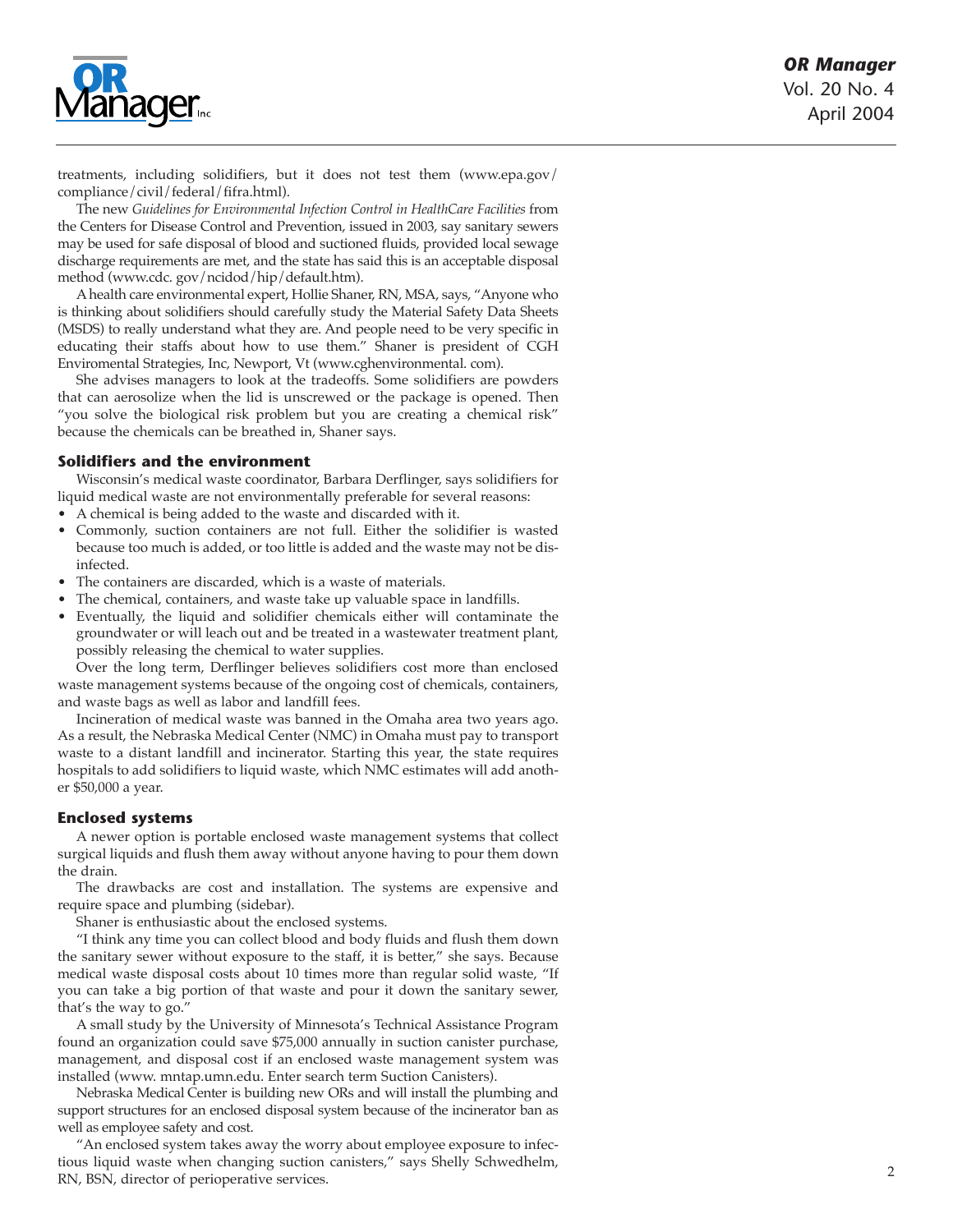

Barnes-Jewish St Peters Hospital in St Peters, Mo, has been using an enclosed waste management system for more than a year.

"The safety issue is what prompted us to get these systems," says the manager of surgical services, Patty Winslow, RN, BSN. She was able to justify adding the system to the capital budget as an employee exposure and safety issue. She also was able to validate its cost-effectiveness on high fluid-volume cases.

William S. Middleton Memorial Veterans Hospital, Madison, Wis, found the enclosed waste management system paid for itself in about four years compared to incinerating waste on-site. The return may be even faster when the cost is compared to using solidifiers or off-site waste treatment, says Keith Bednar, chief of environmental and material management services. The waste management system costs 6 cents per pound to operate versus the incinerator cost of 25 cents per pound.

Harborview Medical Center in Seattle is making plumbing modifications to its soiled utility room for a waste management system. The OR business manager, Don Millbauer, thinks the advantages of convenience and safety for staff override the cost. A potential savings that is hard to quantify is the cost of treating employees who have had exposures related to disposal of liquid medical waste.

"I believe if we knew that, and the waste system would eliminate those exposures, it would be more cost effective than the current way of doing things," says Millbauer.

One 1990 report estimated the direct costs of initial and follow-up treatment of exposed health care personnel to be \$500 to \$3,000. Harder to quantify are the anxiety and fear plus the obviously high costs if there is a seroconversion.

#### **How many workers are exposed?**

Though there are not precise data on employee exposures during canister disposal, in general, splashing and splattering exposures to OR personnel are a serious problem.

In a 2002 interview with *OR Manager,* OSHAís national bloodborne pathogen coordinator said the biggest exposure problem OSHA inspectors see in the OR is splashes and splatters with blood. She did not specifically discuss suction canisters.

Workers' eyes are exposed in the majority  $(70\%)$  of reported mucocutaneous blood and body fluid exposures, according to EPINet data from the International Healthcare Worker Safety Center at the University of Virginia. Other frequently exposed body parts are intact skin (34%), nonintact skin (13%), the mouth (3%), and the nose (3%). (On the report form, workers can check more than one body area exposed.) The data, from 1993 to 2001, were collected from 51 hospitals in the EPINet network.

Only a small fraction of OR exposures (8.6%) involved body fluid containers (other than specimen containers or IV bags or pumps) that spilled or leaked. The numerical data do not indicate whether any involved suction canisters.

Workers can, however, provide EPINet with additional information about their exposures. These text descriptions, which EPINet has collected since 2000, have five cases that specifically mention suction canisters. Three of these exposures happened while changing a canister; unhooking the canister from suction; or dropping the canister, which broke. None mentioned exposures during disposal. These descriptions do not necessarily represent all incidents involving suction canisters but indicate some scenarios. ❖

*óJudith M. Mathias, RN, MA*